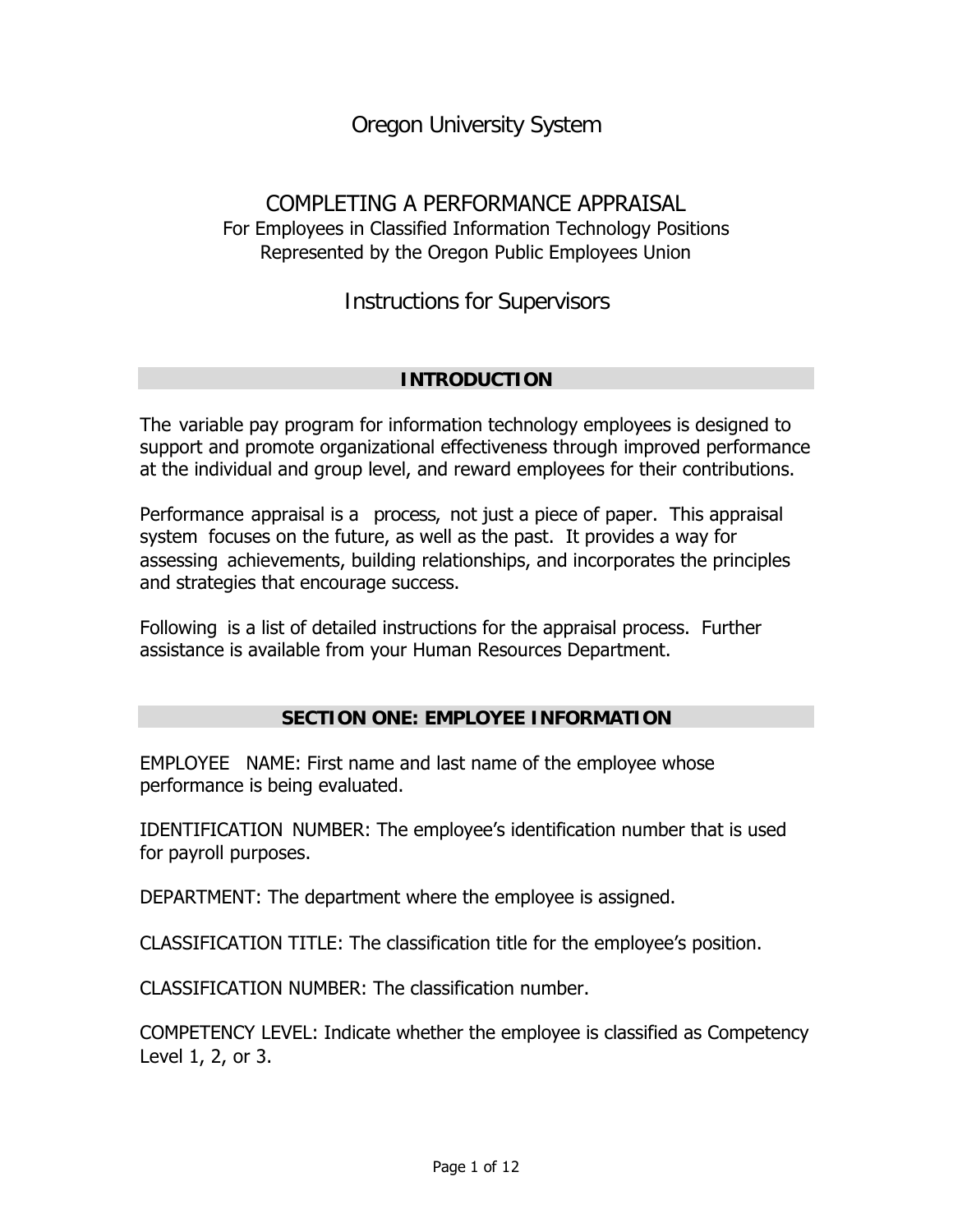POSITION NUMBER: The position number of the employee's job.

EVALUATION PERIOD: The beginning and ending dates for the period covered by the evaluation.

SALARY ELIGIBILITY DATE: The date the employee is eligible for a merit increase.

SALARY: Check whether the employee's salary is "at or below" the control point of the salary range, or "above" the control point.

RATING: Check whether the evaluation is for completion of trial service, annual review, or documentation for a special merit increase.

## **SECTION TWO: COMPETENCIES**

**COMPETENCIES:** The following categories represent the knowledge, skills, and abilities of information technology workers that are known to be critical to business success:

- Technical Knowledge
- Work Coordination
- Problem Solving/Prevention
- Communication & Service
- Accountability

Competencies provide a road map so employees understand the knowledge, skills, and abilities it takes to do their jobs well and advance their careers. They communicate the mission and values of the organization. In addition, competencies allow supervisors and employees to place emphasis not only on *what* gets accomplished, but *how* it gets accomplished. Focusing on the kind of behavior, style, and approach that supervisors desire is as important as the results.

**PERFORMANCE STANDARDS:** Performance standards describe the behaviors, specific skills, knowledge, or techniques (within the general competency category) that an employee needs to apply to achieve the desired job objectives. Performance standards form the framework by which performance will be evaluated.

Performance standards can either be specific skills and/or behaviors from each area of competence (See "Defining Competencies for Information Technology Classifications"), or other appropriate standard. Select standards that are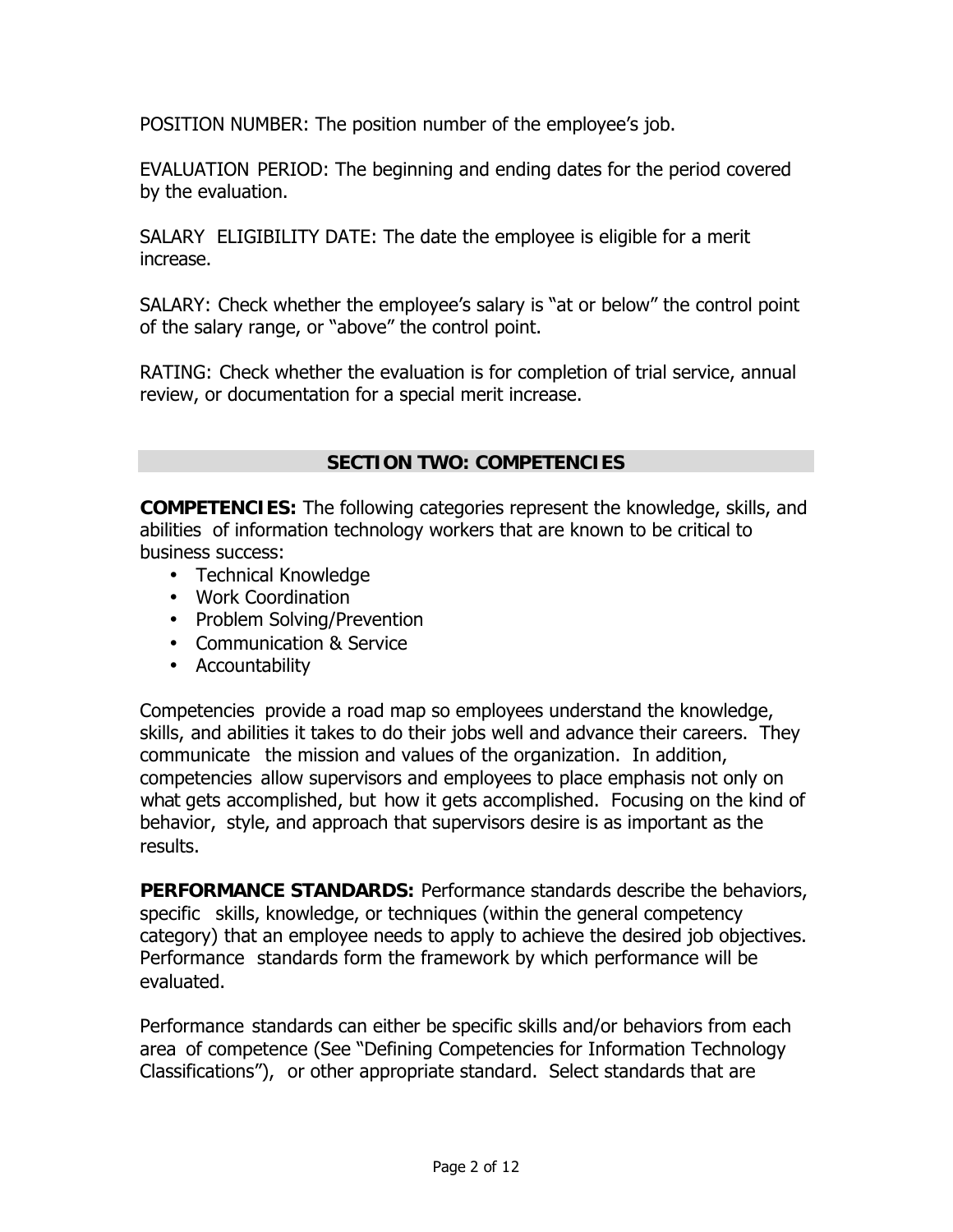relevant to the employee's work assignments. Establish what the employee is expected to achieve during the review period-—both ongoing and specific skills and competencies.

At the beginning of the performance appraisal period, the supervisor and the employee should discuss the competencies and performance standards upon which the employee will be evaluated. If the employee has input in developing the standard, the supervisor can expect fewer disagreements or disappointments later.

**RATING:** At the end of the performance evaluation period, the supervisor shall consider the employee's performance and select the rating level that most accurately describes how well the employee typically performed in each area of responsibility. The supervisor may request input from the employee.

RATING LEVELS:

Outstanding: *Regularly makes exceptional contributions* which have a materially positive impact on the department or organization. Has mastered all job-related skills and possesses a broad range of capabilities. Provides a model for excellence.

Consistently Exceeds Standards : *Consistently exceeds* all performance expectations/objectives. Highly skilled in relation to technical requirements of the job. Regularly produces expected accomplishments in all areas of responsibility. Meets difficult challenges. Demonstrates sound judgment and decision-making abilities.

Meets Standards: *Consistently meets* all job standards and may occasionally exceed performance expectations or objectives. Demonstrates effective performance and is fully qualified to perform job duties with the appropriate amount of direction. Consistently performs in a reliable and professional manner.

Does Not Fully Meet Standards : *Has not consistently met* job requirements, and may occasionally demonstrate unsatisfactory performance. Has not successfully performed tasks of the job in all areas of major responsibility. May have the ability to complete most assignments, however, immediate improvement and further development must be demonstrated. If this level of performance continues, an Improvement Plan may be required.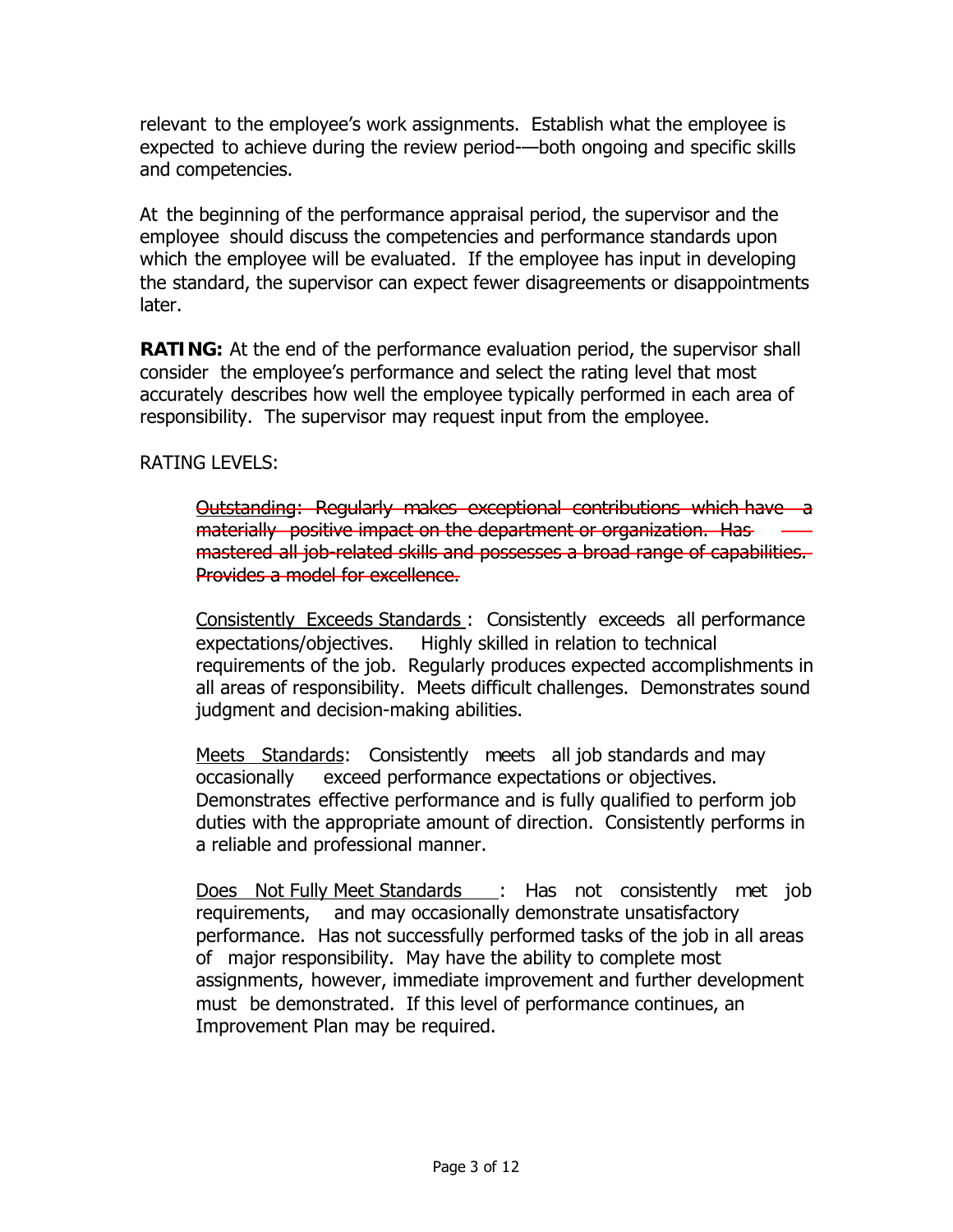Performance on each standard should be examined and evaluated separately. Do not attempt to determine an overall rating across all standards at this time.

**COMMENTS:** The supervisor may record any remarks or explanation of the employee's performance or rating. This commentary will enable the employee to understand why the performance was rated as it was.

## **SECTION THREE: PERFORMANCE OBJECTIVES**

**OBJECTIVES:** Performance objectives are the heart of the merit pay program. This section records reasonable outcomes or projects for the employee to accomplish during the upcoming appraisal period. There is no restriction on the number of objectives that the supervisor and the employee develop for the next evaluation period. Identify as many as you need, but make sure the workload is realistic.

Good performance objectives meet the following **SMART** criteria:

## **S = Specific**

State clearly what is to be accomplished in concrete terms that can be easily observed and mutually understood.

#### **M = Measurable**

Objectives should be quantifiable, stating exactly what the criteria for success is, how that success will be tracked and measured, and whether the measurement tools are available.

## **A = Attainable**

Can the result be realistically achieved? (Is the process used workable and within the employee's control? Are the needed resources available? Is the time frame reasonable? Is the objective a "reachable" stretch?)

## **R = Realistic**

Based upon the employee's knowledge of the job, the objective should be linked vertically to the organization's goals, as well as being difficult, yet feasible.

#### **T = Time Bound**

Each objective should have a clearly defined time frame.

Studies have shown that good planning gets good results. Following are several alternative methods to develop performance objectives:

• The supervisor and employee *together* may develop the objectives; or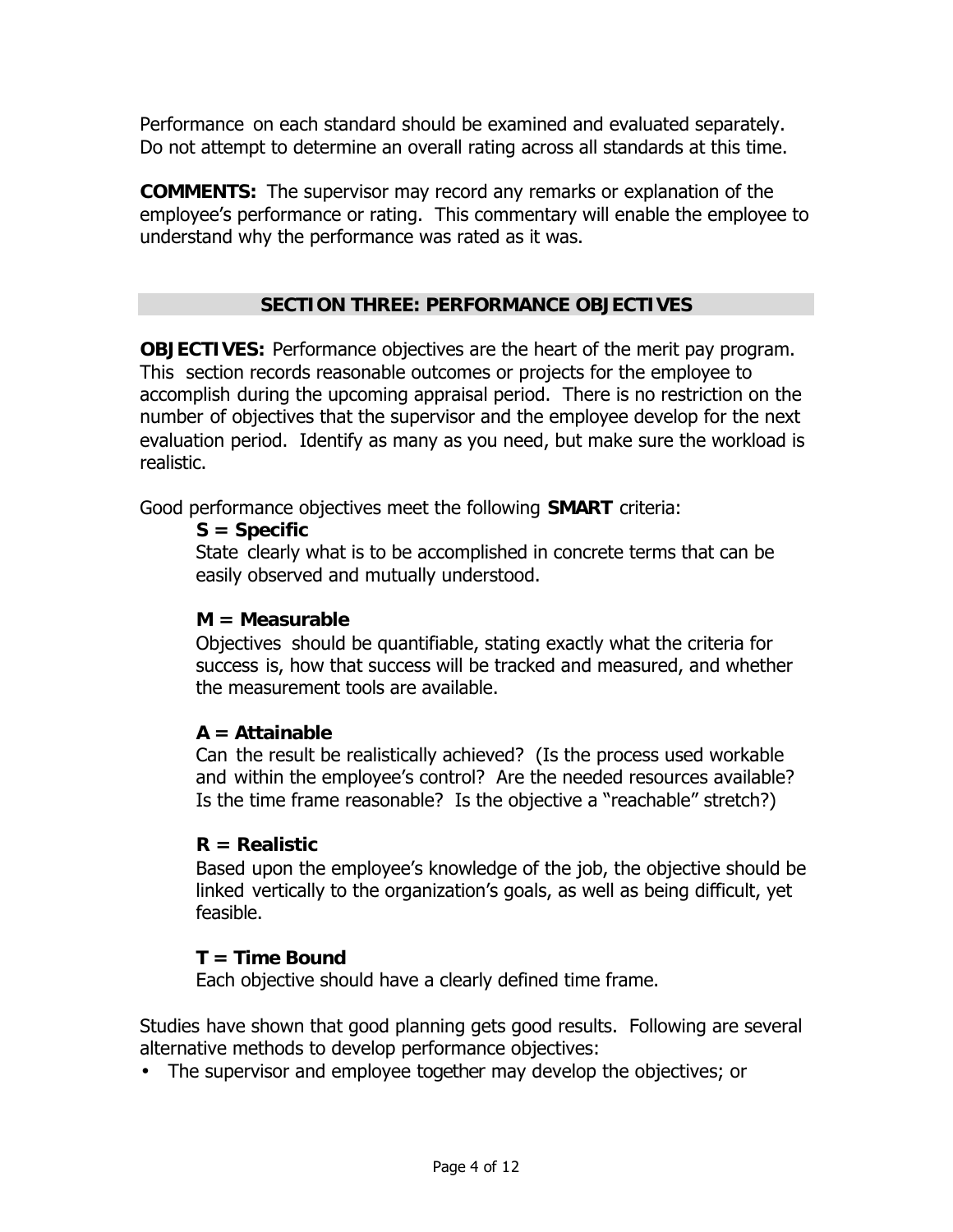- The supervisor and employee may develop the objectives *separately*, then meet and make modifications; or,
- The supervisor develops the objectives and *reviews* them with the employee.

Allow for flexibility when writing performance objectives. They will need to be adjusted when work priorities change. (Sample objectives and performance standards are offered on page 6.)

Although writing objectives will take time, if it is done jointly, it can be a worthwhile step toward improving job performance. There is little chance that an employee who is involved in a joint process will be in the dark about where the employee stands, or that the employee will forget he/she is a principal participant in his/her own development and is responsible for it.

The supervisor should monitor projects and assignments on a continual basis. This allows the supervisor to identify unacceptable performance when it occurs and provide assistance to address such performance rather than waiting until the annual review.

The supervisor should meet with the employee and review objectives at least once during the evaluation period, and preferably quarterly, to discuss performance-to-date. This interim review should include a discussion about whether the stated work assignments or priorities have changed or should change. If so, the supervisor should record those changes and provide a copy to the employee.

**PERFORMANCE STANDARD:** For each objective that you have listed, indicate the target results, either as a quantity or quality. Indicate the manner in which the end result will be achieved in a *satisfactory* (meets standards) manner.

Standards are:

- Relevant to objectives
- Clearly defined and documented
- Appropriate considering existing realities
- Challenging but attainable
- Understood by and acceptable to constituencies
- Revised as appropriate

**WEIGHT:** The supervisor indicates the relative of importance of the objective critical, major, or secondary. Following is a general guideline for defining priorities.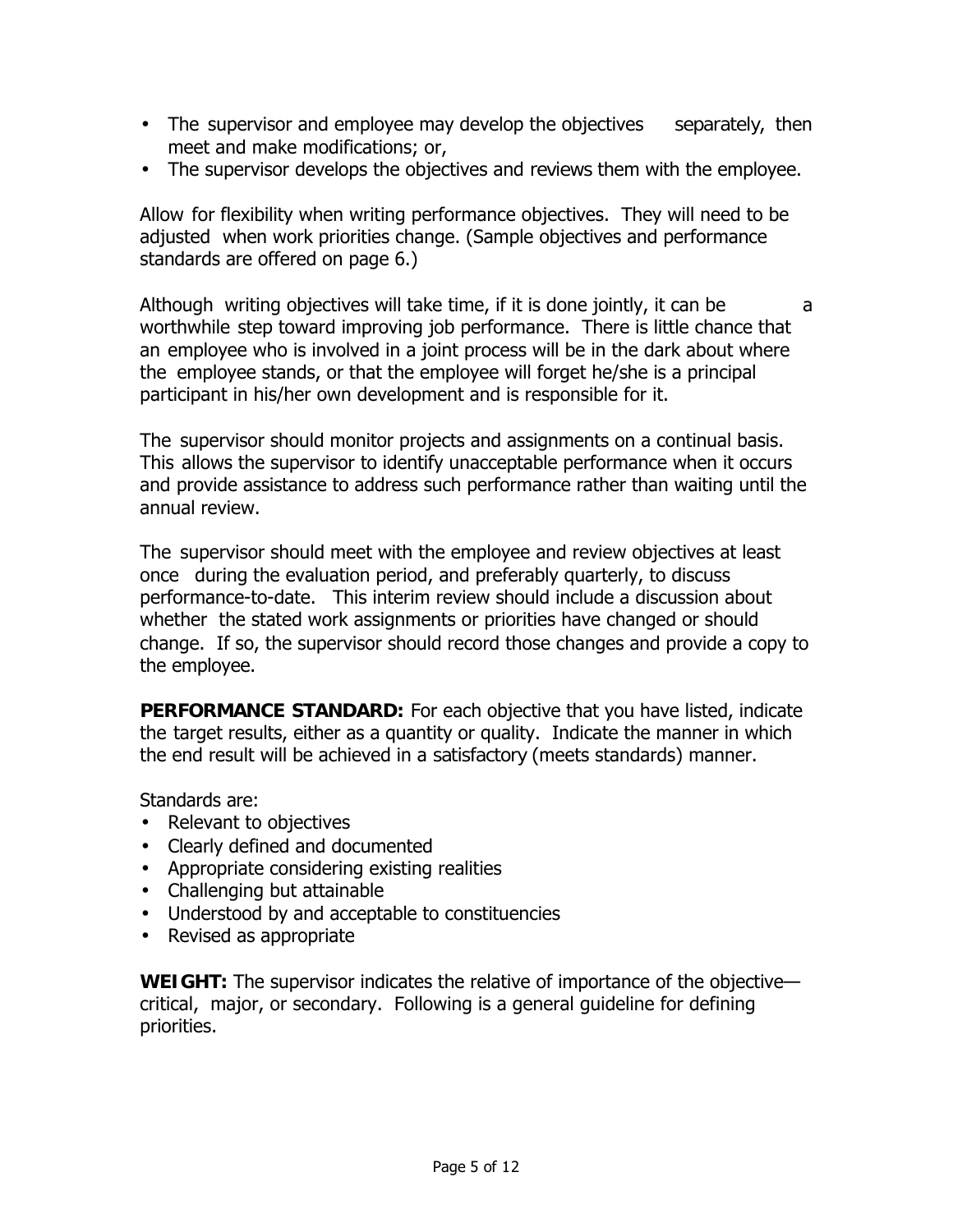Critical: Must be met or exceeded in order for the unit to meet its objectives. (Planned objectives should include no more than two or three objectives that are critical in nature.)

Major: Must be met or exceeded in order for an individual to be effective.

Secondary: Should be met, but will not preclude the individual/unit effectiveness.

## **SAMPLE OBJECTIVES AND PERFORMANCE STANDARDS:**

#### *EXAMPLE #1*

Objective: (Critical) Coordinate the technical aspects of the Alpha project and ensure the project is complete by February 1, within the \$600,000 budget, and that the resulting system meets customer specifications.

Performance Standard: "Meets Standards" performance will consist of: 1) completion by deadline, 2) costs at budget, 3) system performance meets customer requirements, and 4) customers sign off that they understand user procedures and are able to operate the system.

## *EXAMPLE #2*

Objective: (Major) Within the next six months, the employee will define customer requirements for an Alpha System, develop a proposed system solution to meet requirements and obtain customer approval for mock-up, including input and output formats, computational processes, and quality assurance procedures.

Performance Standard: Customer evaluation of project produces ratings of Fully Satisfactory or better on 1) responsiveness to customer needs, 2) timeliness, 3) quality of work, 4) efficiency/cost control, 5) technical performance of system.

**RESULTS:** Throughout the evaluation period you may find it useful to keep a record of significant events or accomplishments on the Performance Tracking Record available at:

www.ous.edu/hr/compensation/Performance\_Tracking\_Record.htm

At the end of the appraisal period, the supervisor (or, supervisor and employee) documents the outcome of the employee's efforts to achieve the objective. The supervisor may rely on factual information, as well as observation. If an employee feels the supervisor's data is incorrect, it is the employee's responsibility to produce corrected information.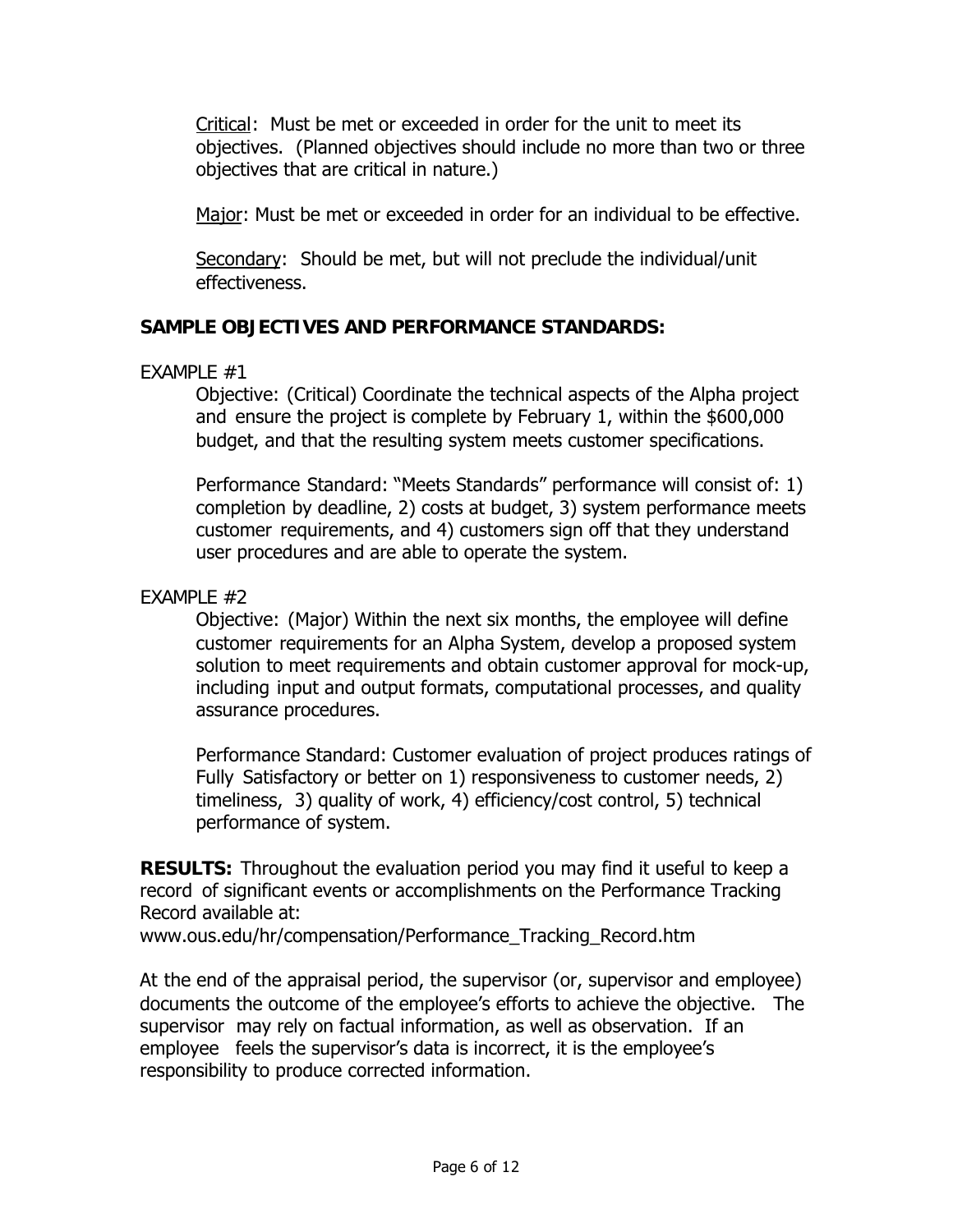The focus is on performance—on actions relative to goals—not the personality traits of the employee. The supervisor should recognize positive, negative, and incomplete results.

**RATING:** At the end of the performance evaluation period, the supervisor considers the employee's performance and selects the rating level that most accurately describes how well he/she accomplished that objective. Written performance evaluation is required prior to awarding a performance based salary increase.

Performance on each objective should be examined and evaluated separately. Do not attempt to determine an overall rating across all objectives at this time.

**COMMENTS:** The supervisor may use this space to record any remarks or explanation that supports the achievement level indicated. This commentary will enable the employee to understand why the performance was rated as it was.

This section should include a description of any extraneous factors or unanticipated events that complicated or inhibited the employee's ability to achieve the desired result(s). In addition, if revisions are made to original objectives and standards, state the reason and the adjustment here.

**DISCUSSION OF HOW WORK WAS PERFORMED:** If *how* the employee performed the job had an impact on the work of peers, users, or the effectiveness of the unit, specify what behaviors, skills, knowledge, and techniques were involved and how they affected the effectiveness of the employee.

**UNPLANNED ACCOMPLISHMENTS:** List other accomplishments achieved by the employee that were not included in the original list of planned objectives.

## **SECTION FOUR: SUMMARY**

**SUMMARY RATING:** The supervisor must consider all aspects of the employee's performance, including the relative importance of each of the objectives, and select the rating level that most accurately describes the overall performance during the evaluation period.

The focus is on job performance—not the personality traits of the employee. Develop a rating based on how well the employee performed in relation to the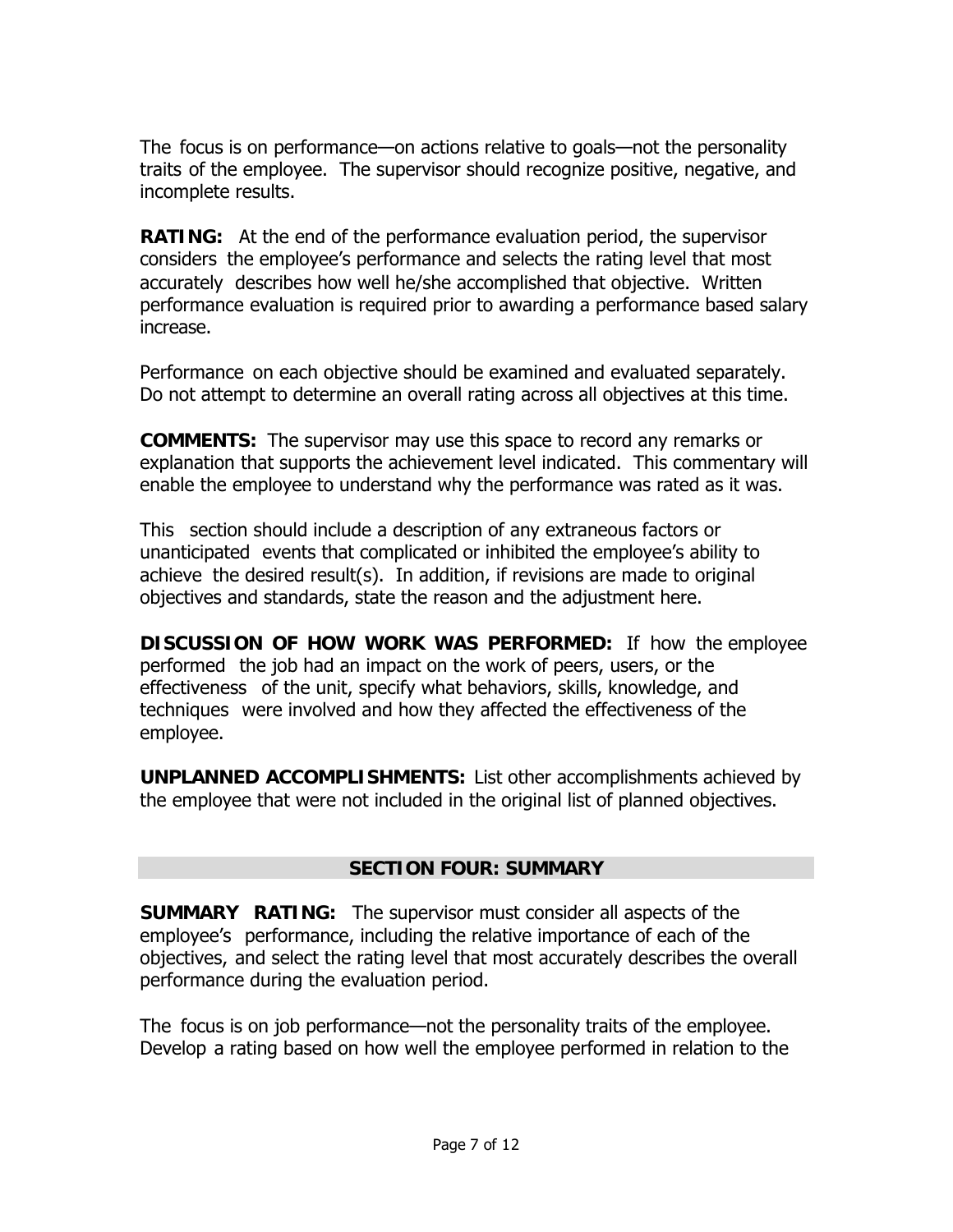competencies and performance objectives, the relative weight given to each objective, and any other relevant accomplishments.

If the employee receives less than a satisfactory evaluation, the supervisor should meet with the employee within thirty (30) days of the evaluation to review, in detail, the alleged deficiencies. $<sup>1</sup>$ </sup>

If an employee is rated "Does Not Fully Meet Standards" and the supervisor recommends withholding the performance increase, the supervisor must give notification in writing, including the reasons for withholding the increase, at least fifteen (15) days prior to the employee's eligibility date.<sup>2</sup>.

When new employees are progressing satisfactorily through their initial appointment to a new or promotional position, but may not yet have had the opportunity to demonstrate all of their skills, we would not normally use the "Does Not Fully Meet Standards" category, as this would unduly penalize them for a natural and appropriate learning curve.

## **COMMON RATER ERRORS**

**Halo Effect:** The tendency to rate a person who is exceptionally strong in one area high in all other areas. One factor has undue influence on the other ratings.

**Horns Effect:** This is the opposite of the Halo Effect—a tendency to rate a person who is especially weak in one factor low on all other factors.

**Central Tendency:** Tendency to avoid both high and low extremes, lumping all ratings in the middle category.

**Leniency:** This occurs when the rater gives all high ratings or a disproportionate amount of high ratings.

**Severity:** The opposite of Leniency—a tendency to give all low ratings or a disproportionate number of low ratings.

 $\ddot{\phantom{a}}$ 

 $<sup>1</sup>$  Reference Article 57, Section 2, of the OUS/OPEU Collective Bargaining Agreement</sup>

 $^2$  Article 57, Section 4.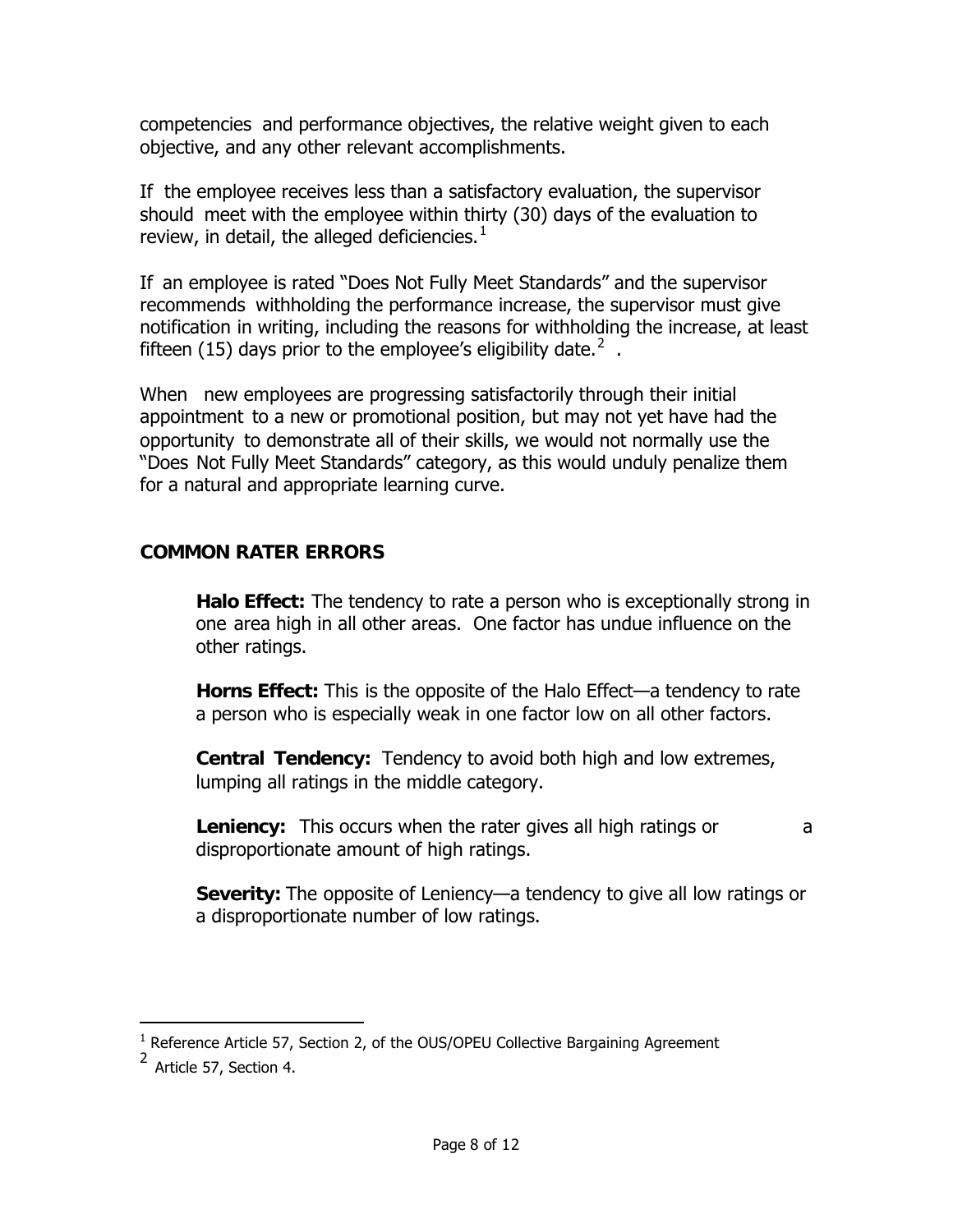**Similar-to-Me:** Some raters have a tendency to give persons who are similar to them higher ratings on the basis of biographical backgrounds, attitudes, etc.

**Contrast Effect:** The tendency of raters to evaluate persons relative to each other, rather than on the basis of individual performance evaluation criteria.

**COMMENTARY SUPPORTING SUMMARY RATING:** This section provides an opportunity to emphasize, expand, or clarify the overall rating.

This commentary will enable the employee to understand why the performance was rated as it was.

**DEVELOPMENTAL NEEDS/PLANS:** Providing employees with training and development opportunities encourage good performance. Training strengthens job-related skills and helps employees keep up with changes in technology.

The supervisor and employee should reach agreement on needed development, resources needed to enable the employee to perform at the desired level, and steps to improve performance. Supervisors may wish to help employees find ways of satisfying their own professional interests and meeting the objectives of the organization at the same time.

## **SECTION FIVE: SIGNATURES**

**RATING PERFORMED BY:** Signature of the supervisor who performed the review.

**RATING REVIEWED BY:** The supervisor has the option of having the performance appraisal reviewed by another supervisory person. Supervisors in academic or general business departments should feel comfortable asking a technical supervisor in a central Information Technology office to review the planned objectives, performance standards, or results.

Employees who receive an evaluation of "Meets Standards" or higher may request an independent review by a representative from the university/college Human Resources Department.<sup>3</sup>

-

 $3$  Article 69, Section 3, E.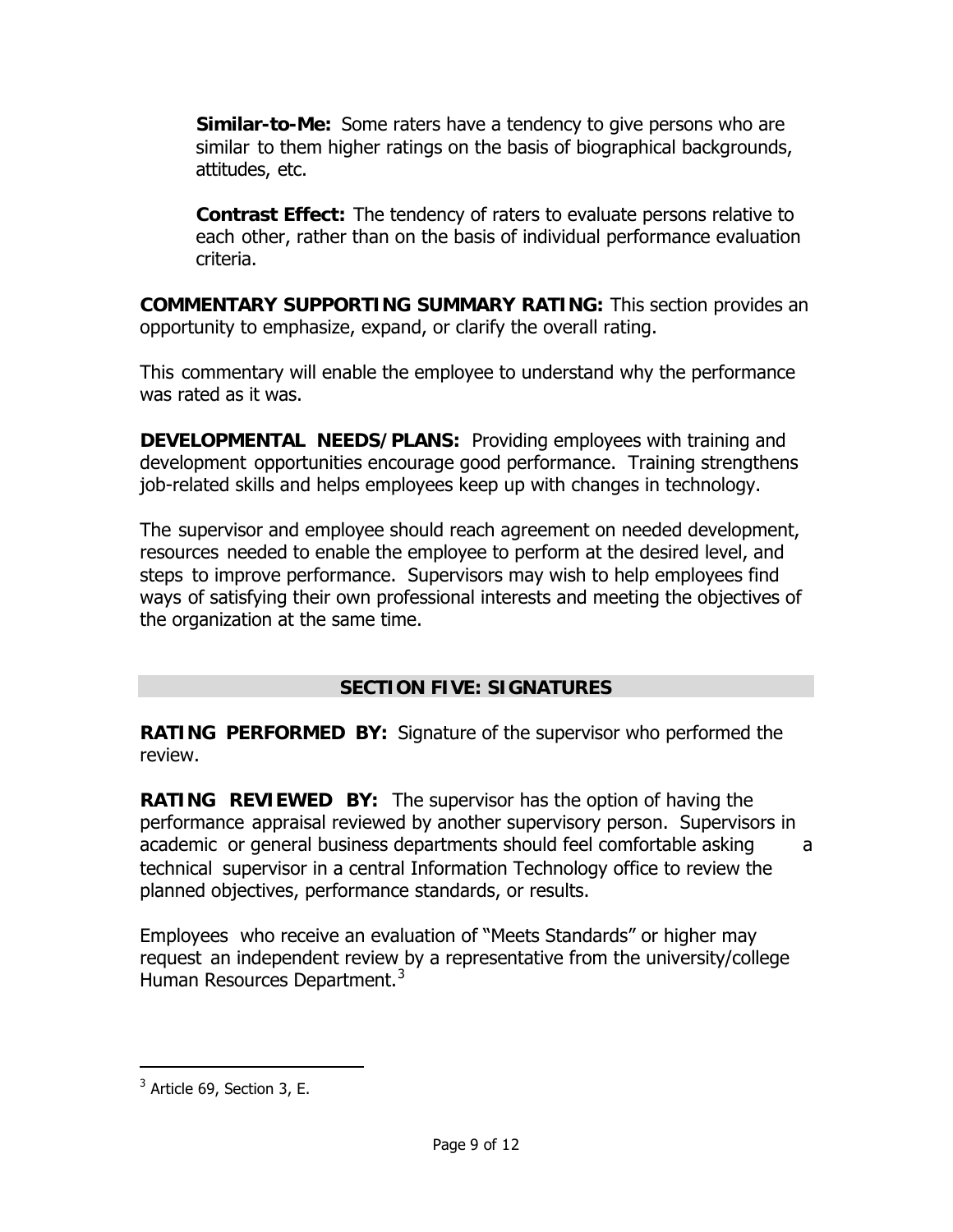**EMPLOYEE SIGNATURE:** The signature of the employee does not signify agreement with the review, but only that he/she has read the evaluation.<sup>4</sup>

**EMPLOYEE COMMENTS:** This section provides an opportunity for the employee to record remarks about any aspect of the performance appraisal. All written comments provided by the employee within sixty (60) days of the evaluation shall be attached to the performance evaluation.<sup>5</sup>

**APPOINTING AUTHORITY:** Signature of the designated appointing authority for the institution.

Once completed, the performance evaluation will be placed in the employee's personnel file.

## **SECTION SIX: COMMUNICATING WITH THE EMPLOYEE**

## **DURING THE EVALUATION PERIOD:**

- A fundamental component of successful evaluation is regular communication between the supervisor and the employee. Building work relationships is essential to achieving desired results. Regular two-way communication between the employee and supervisor helps build this relationship.
- Brief discussions should take place whenever appropriate. Formal sessions should be scheduled at least once during the evaluation period, and preferably quarterly, to discuss what is going well and what can be improved.
- Use these sessions to describe rather than evaluate performance. Inquire about any changes in the work situation since the previous discussion. Determine if there are any obstacles blocking success. Ask about resources that the employee may need to accomplish their objectives. Acknowledge accomplishments during this period. Discuss new priorities in the department so the employee can re-focus efforts, if appropriate. Modify plans in response to changes.
- It is important for both parties (supervisor and employee) to maintain open communication in order to keep each other informed of work progress and work together to resolve problems when they occur. It is far better to resolve problems when they are small, before they become "disasters."

 $\ddot{\phantom{a}}$ 

<sup>&</sup>lt;sup>4</sup> Article 57, Section 2.

<sup>&</sup>lt;sup>5</sup> Article 57, Section 2.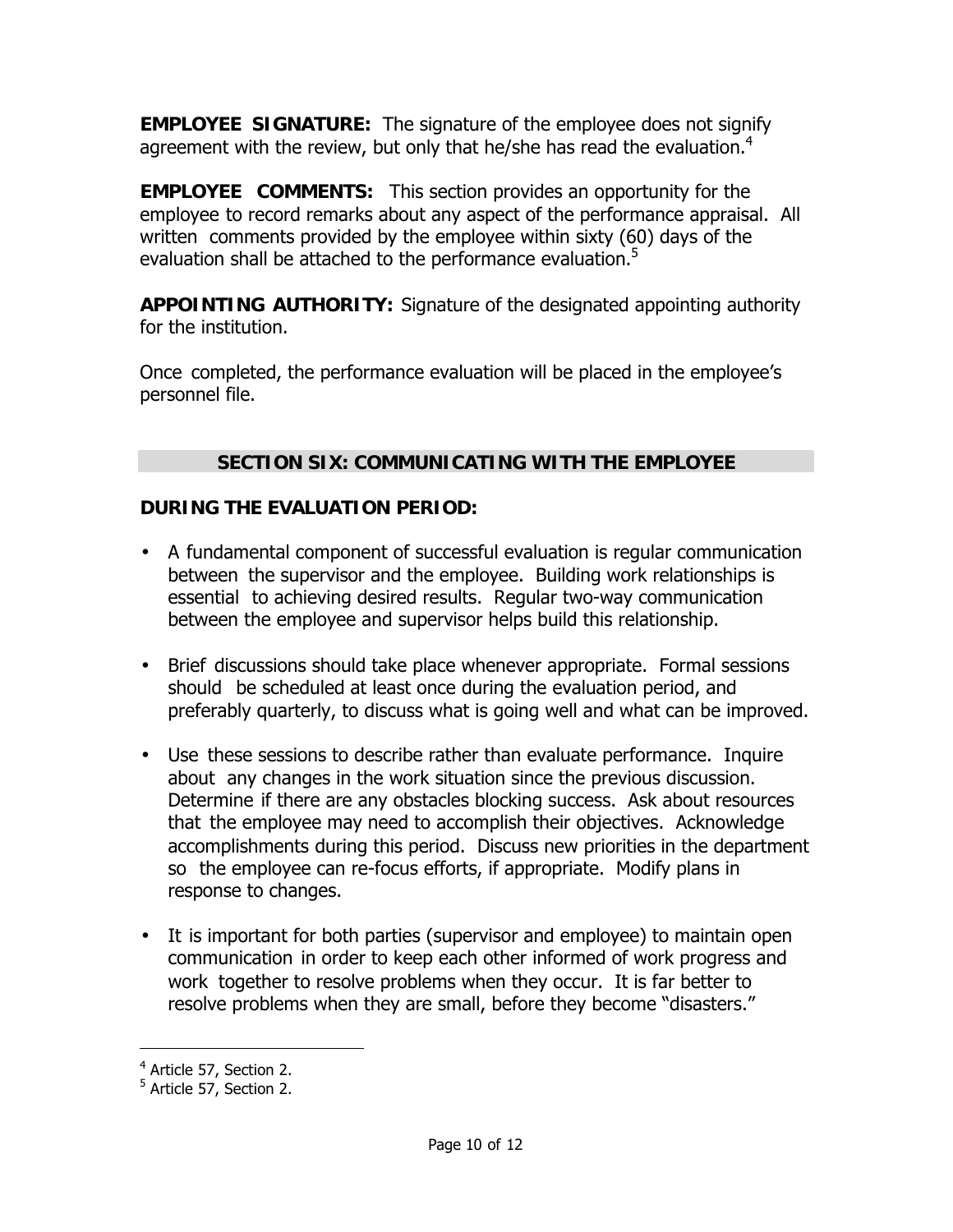- A key principle that encourages employees to accept constructive criticism is to be "hard on the problem, and soft on the person." The focus should be on correcting the problem or behavior, not on punishing the employee. The performance evaluation is an assessment of performance and should not be punitive. The performance evaluation should not be the place where the employee first hears about disciplinary action.
- A useful motto for the performance appraisal should be "no surprises." Through this approach, you can reduce the likelihood of the employee becoming emotional during the review.
- Strive to provide continual feedback concerning expectations and performance. When things are going well discuss how and why this is so. When things are not going well discuss what needs to be done to make them right. When an employee is not doing things properly, get together and plan what needs to be done to correct the matter. If there is a performance gap, help the employee understand the cause and the action necessary for correction. Support plans for professional development.
- By providing feedback on a continual and timely basis throughout the evaluation period, the supervisor establishes the groundwork for indicating that there is a performance problem.

## **ANNUAL REVIEW:**

- Schedule a meeting with the employee. (Although a self-assessment is not required, including it may provide the employee with a greater sense of participation in the process.) During the meeting, review the evaluation and facilitate an open exchange of information concerning expectations and results. Resolve any disagreements on factual matters. Determine the reasons for different views relative to subjective assessments and resolve them if at all possible. Be open and make every effort to respond in a positive manner.
- The annual review is a good time for the supervisor to review the position description with the employee and determine if the work described is current, or if the job duties have changed. The position description may need to be revised and a copy sent the Office of Human Resources.
- Analyze the issues and attempt to view them from both sides. Listen carefully to the employee and try to understand their perspective. Give the same attention you would expect from your own supervisor.